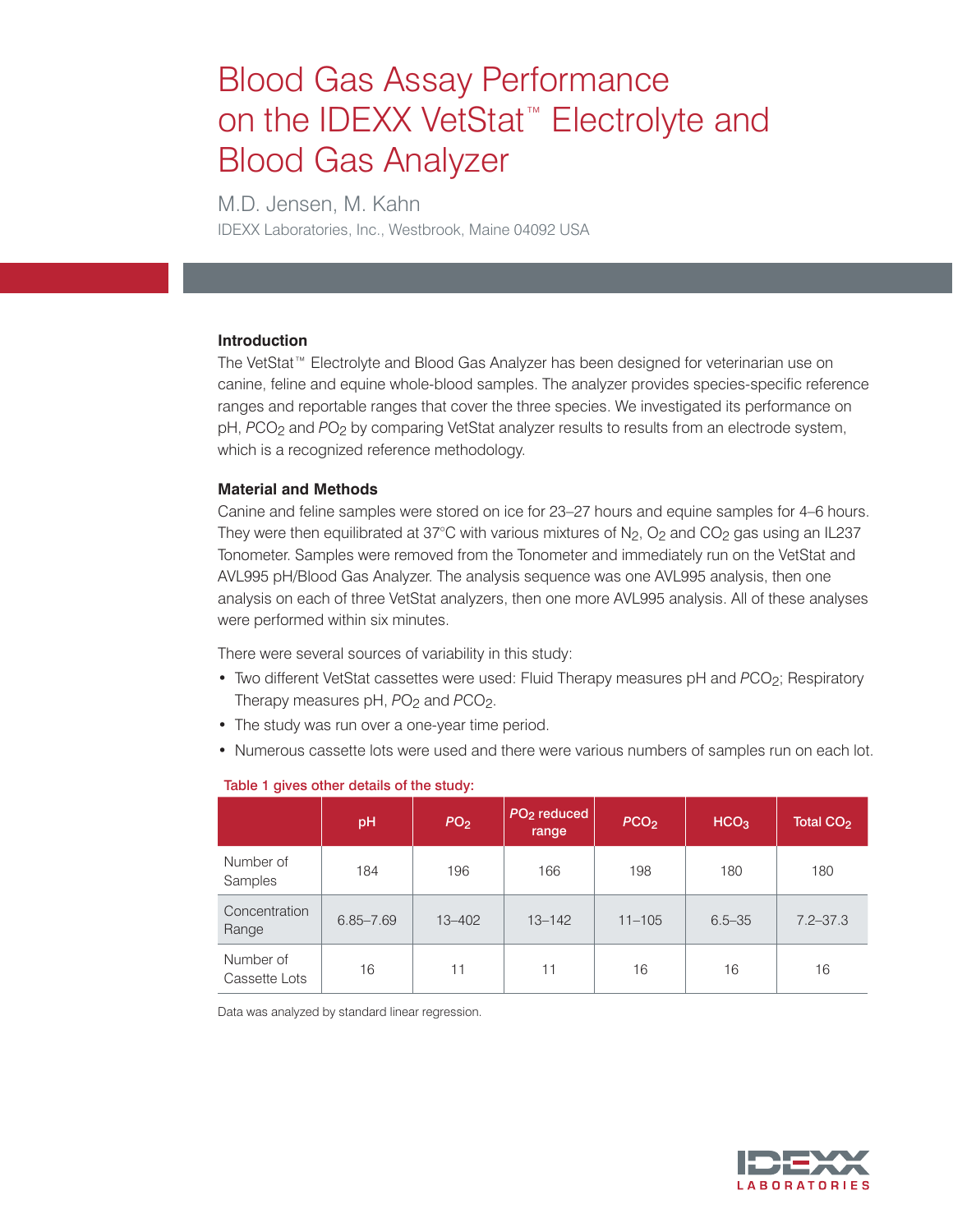#### **Results**



The reportable range for pH is 6.6 to 7.8 and about 70% of that range was tested. The pH correlation was good, with slope and r<sup>2</sup> greater than 0.95 and the y-intercept 5% of the mean result. The mean bias is only 0.4% of the mean result.

#### PCO<sub>2</sub>



The reportable range for *PCO*<sub>2</sub> is 10 to 200 mmHg, so about 55% of the range was tested. The *PCO*<sub>2</sub> correlation was excellent, with slope and r<sup>2</sup> greater than 0.95 and the *y*-intercept 0.3% of the mean result. The mean bias is only 0.6% of the mean result.





The PO<sub>2</sub> reportable range is 10 to 700 mmHg, but only a range with clinical relevance was tested. The PO<sub>2</sub> correlation was acceptable, with slope at 1.103 and r<sup>2</sup> greater than 0.95 and the y-intercept 9.5% of the mean result. The mean bias is 4.9% of the mean result. Normal arterial PO<sub>2</sub> ranges go up to only 100 mmHg. Results were therefore regressed over a range of 0 to 150 mmHg.

Over this range, the correlation was excellent, with slope and r<sup>2</sup> greater than 0.95 and the y-intercept only 0.7% of the mean result. Mean bias was 2.2% of the mean result.